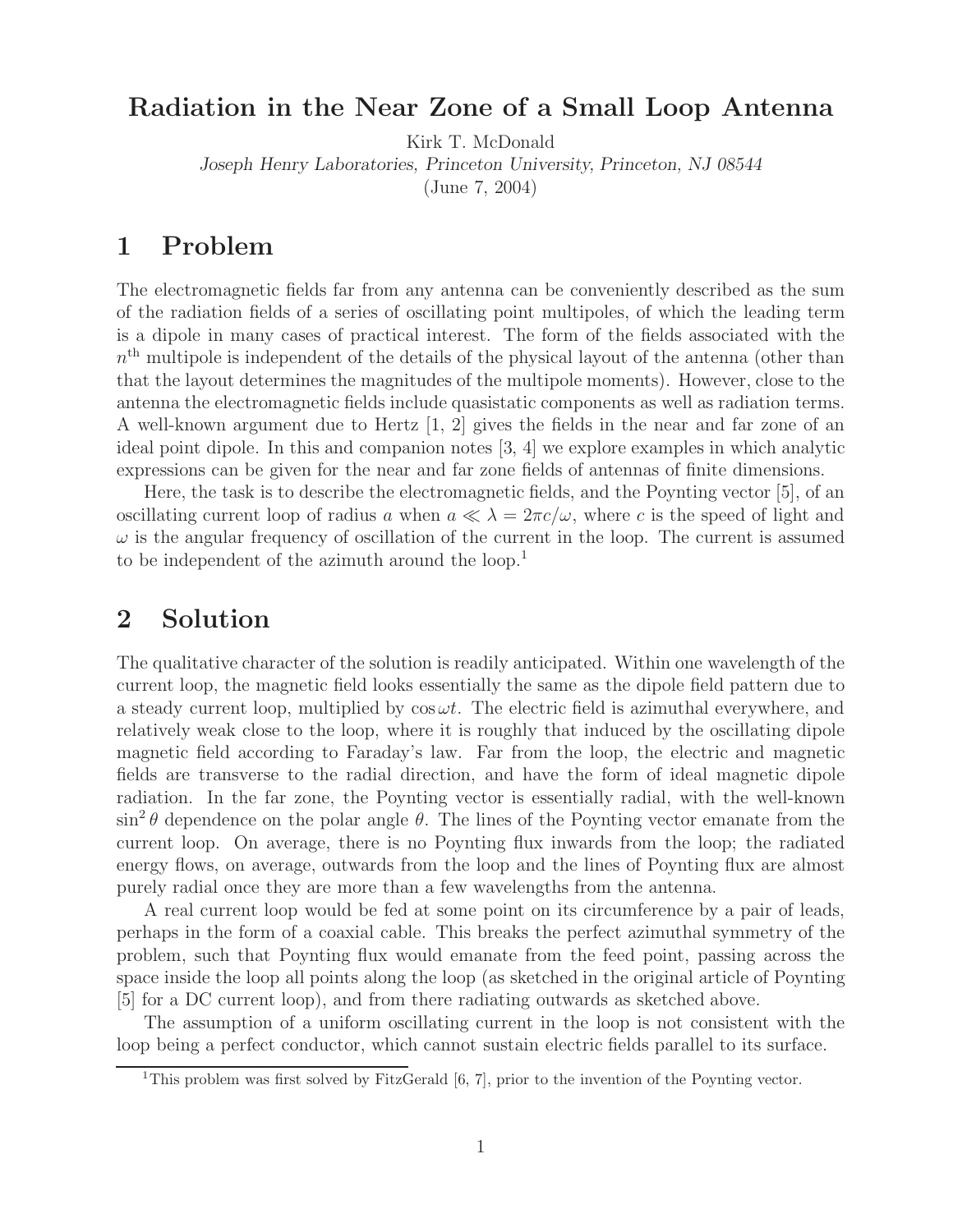We now give as much of an analytic solution as possible. This solution is inspired by sec. 12.13 of [8], which uses the method of Hertz vectors and scalars, which are reviewed in the Appendix. See also [9]. Early work on this theme is by Pocklington [10] and Rayleigh  $[11]$ .

We will work in a spherical coordinate system  $(r, \theta, \phi)$  whose origin is at the center of the loop and whose  $z$  axis coincides with that of the loop. The solution will be based on the use of potentials for the electromagnetic fields. The charge density is effectively zero in this problem, so the scalar potential  $V$  may be ignored. The currents in the loop are azimuthal, so the vector potential **A** will only have an azimuthal component, and this in independent of the azimuth,

$$
\mathbf{A}(\mathbf{r},t) = A_{\phi}(r,\theta,t)\hat{\boldsymbol{\phi}}.\tag{1}
$$

Furthermore, we restrict our attention to waves of angular frequency  $\omega$ , and write the vector potential as,

$$
\mathbf{A}(\mathbf{r},t) = A_{\phi}(r,\theta)e^{-i\omega t}\hat{\boldsymbol{\phi}}.
$$
\n(2)

Outside the current loop the vector potential obeys the free-space wave equation,

$$
\nabla^2 \mathbf{A} = \frac{1}{c^2} \frac{\partial^2 \mathbf{A}}{\partial t^2} = -\frac{\omega^2}{c^2} \mathbf{A} = -k^2 \mathbf{A},\tag{3}
$$

where we have introduced the wave number  $k = \omega/c$ . The time-independent form of eq. (3) is called the Helmholtz equation.

We can also note at the outset that the assumption of uniform current around the ring implies that the wavelength of the radiation is large compared to the radius  $a$  (*i.e.*,  $ka \ll 1$ ). Otherwise, the amplitude of the wave would vary from place to place around the ring, and the current would take on spatial modulations.

#### **2.1 Series Expansion of the Vector Potential**

We need the prescription for the Laplacian operator as applied to a vector (which is much less straightforward in curvilinear coordinates than in rectangular coordinates). From p. 116 of [12] we find that for the vector potential (1),

$$
\nabla^2[A_\phi(r,\theta)\hat{\phi}] = \hat{\phi}\left(\nabla^2 A_\phi - \frac{A_\phi}{r^2 \sin^2 \theta}\right). \tag{4}
$$

Writing out the Laplacian as applied to the scalar  $A_{\phi}$ , our Helmholtz equation (3) becomes,

$$
\frac{1}{r^2}\frac{\partial}{\partial r}\left(r^2\frac{\partial A_\phi}{\partial r}\right) + \frac{1}{r^2\sin\theta}\frac{\partial}{\partial \theta}\left(\sin\theta\frac{\partial A_\phi}{\partial \theta}\right) - \frac{A_\phi}{r^2\sin^2\theta} + k^2A_\phi = 0.
$$
 (5)

Anticipating the appearance of spherical Bessel functions in  $A_{\phi}$ , we seek a solution that is a sum of terms of the form,

$$
A_{\phi} = \frac{R(r)}{\sqrt{r}} \Theta(\theta). \tag{6}
$$

We insert the trial solution (6) into eq. (5), multiply by  $r^2$  and divide by  $A_{\phi}$  to find,

$$
\frac{r^2}{R^2}\frac{d^2R}{dr^2} + \frac{r}{R}\frac{dR}{dr} - \frac{1}{4} + k^2r^2 + \frac{1}{\Theta}\frac{d^2}{d(\cos\theta)^2}[(1-\cos^2\theta)\Theta] - \frac{1}{1-\cos^2\theta} = 0.
$$
 (7)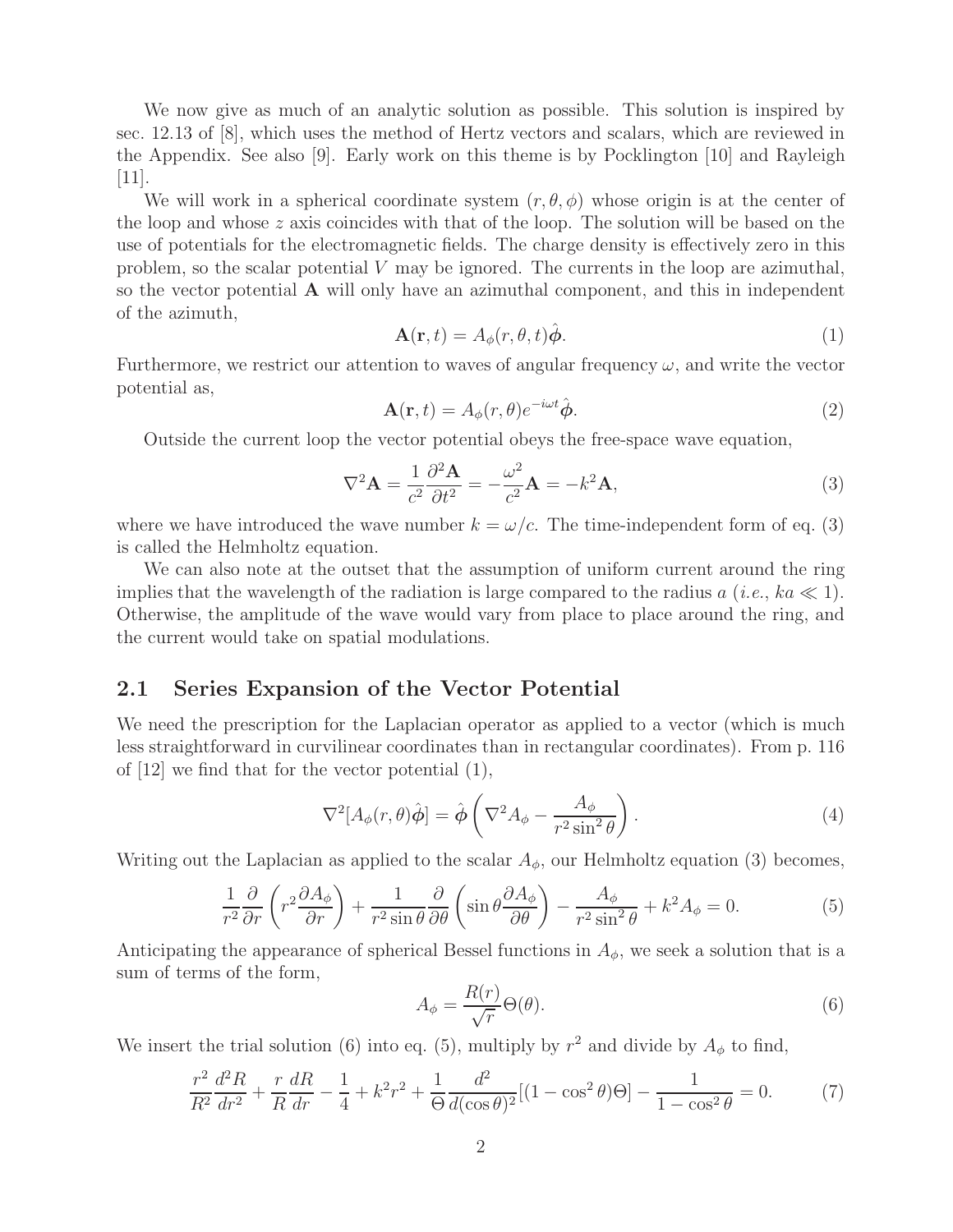As is usual for separation-of-variables techniques in spherical coordinates, we introduce a separation constant  $\pm n(n+1)$  to obtain the radial and polar equations,

$$
\frac{d^2 R_n}{dr^2} + \frac{1}{r} \frac{dR_n}{dr} + \left[k^2 - \frac{(n + \frac{1}{2})^2}{r^2}\right] R_n = 0,
$$
\n(8)

$$
\frac{d^2}{d(\cos \theta)^2} [(1 - \cos^2 \theta)\Theta_n] + \left[ n(n+1) - \frac{1}{1 - \cos^2 \theta} \right] \Theta_n = 0.
$$
 (9)

The solution to polar eq. (9) is the associated Legendre function,

$$
\Theta_n = P_n^1(\cos \theta). \tag{10}
$$

(Since the vector potential must be finite on the z axis, we exclude the solution  $Q_n^1$ .) The three lowest-order  $P_n^1$  are,

$$
P_1^1(\cos \theta) = \sin \theta, \quad P_2^1(\cos \theta) = 3\cos \theta \sin \theta, \quad P_3^1(\cos \theta) = \frac{3}{2}(5\cos^2 \theta - 1)\sin \theta. \tag{11}
$$

The present problem is symmetric about the plane of the ring,  $\theta = \pi/2$ , so that only odd-n Legendre functions can contribute to the solution.

Solutions to the radial equation (9) are the so-called spherical Bessel functions of order *n*, which are related to ordinary Bessel functions of order  $n + \frac{1}{2}$  (see, for example, secs. 5.31) and 5.37 of  $[8]$ , sec. 10.1 of  $[13]$ , sec. 9.6 of  $[16]$ ). At large r, we expect the vector potential to consist of spherical waves of the form  $e^{i(kr-\omega t)}/r$ . This suggests that we use the spherical Bessel function of the third kind,

$$
h_n^{(1)}(kr) = j_n(kr) + iy_n(kr),
$$
\n(12)

where  $j_n$  and  $y_n$  are the spherical Bessel functions of the first and second kind, as the asymptotic is behavior of  $h_n^{(1)}$  is,

$$
h_n^{(1)}(kr \gg 1)) \to (-i)^{n+1} \frac{e^{ikr}}{kr} \,. \tag{13}
$$

The three lowest-order  $h_n^{(1)}$  are,

$$
h_0^{(1)}(kr) = -i\frac{e^{ikr}}{kr}, \quad h_1^{(1)}(kr) = -\frac{e^{ikr}}{kr}\left(1 + \frac{i}{kr}\right), \quad h_2^{(1)}(kr) = i\frac{e^{ikr}}{kr}\left(1 + \frac{3i}{kr} - \frac{3}{(kr)^2}\right).
$$
\n(14)

Inside the current ring, where  $r < a$ , it is not appropriate to consider spherical traveling waves. Rather, only standing waves can exist here, with a finite value of the vector potential at the origin. This suggests that we use the  $j_n(kr)$  in this region. The three lowest-order  $j_n$ are,

$$
j_0(kr) = \frac{\sin(kr)}{kr}, \quad j_1(kr) = \frac{\sin(kr)}{(kr)^2} - \frac{\cos(kr)}{kr}, \quad j_2(kr) = \sin(kr) \left(\frac{3}{(kr)^3} - \frac{1}{kr}\right) - \frac{3\cos(kr)}{(kr)^2}.
$$
\n(15)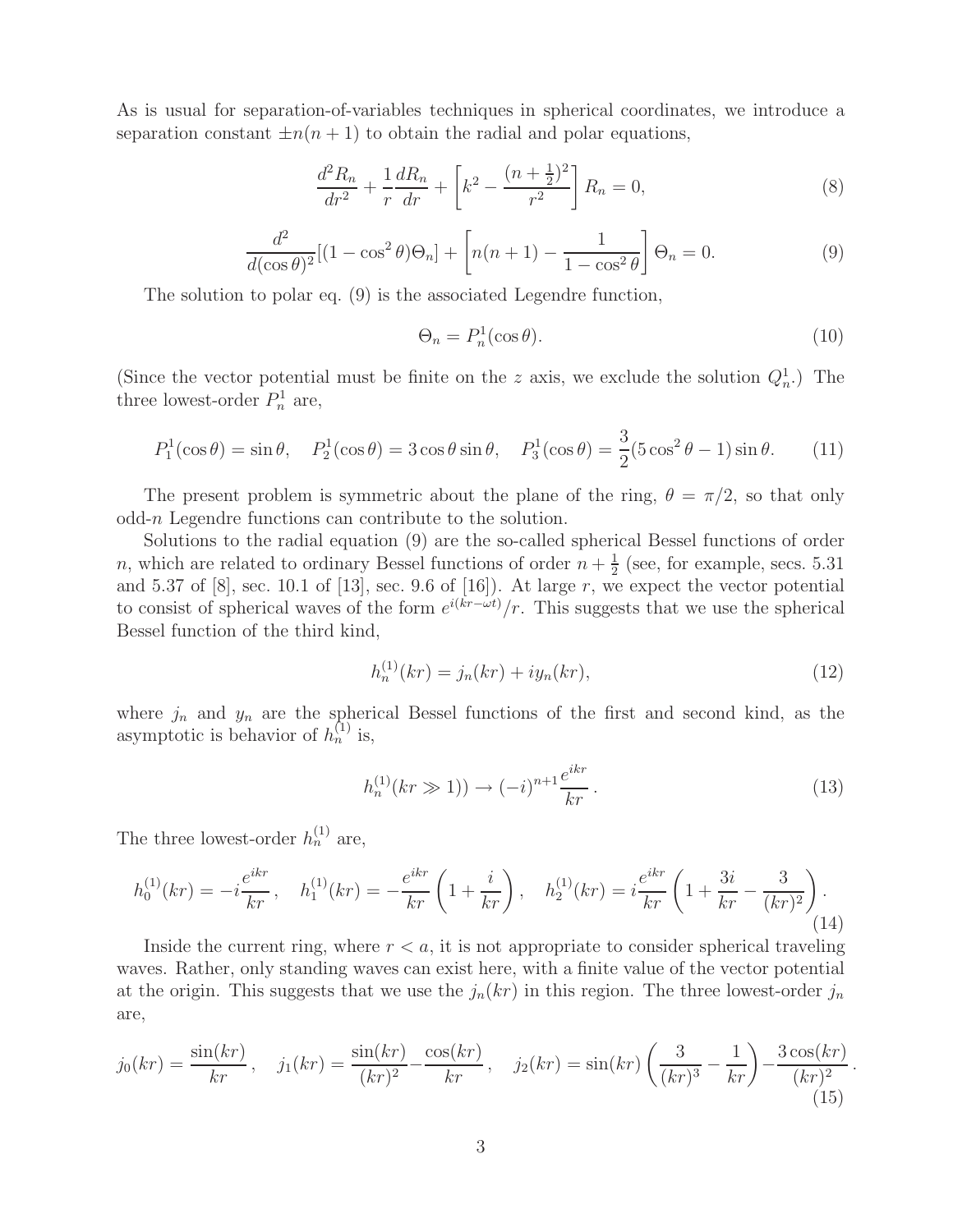Altogether, our expansion for the vector potential of the current ring of radius  $a$  is,

$$
A_{\phi}(r < a, \theta, t) = i \sum_{\text{odd } n} A_n h_n^{(1)}(ka) j_n(kr) P_n^1(\cos \theta) e^{-i\omega t}, \tag{16}
$$

$$
A_{\phi}(r > a, \theta, t) = i \sum_{\text{odd } n} A_{n} j_{n}(ka) h_{n}^{(1)}(kr) P_{n}^{1}(\cos \theta) e^{-i\omega t}, \qquad (17)
$$

where we have inserted the factors i,  $h_n^{(1)}(ka)$  and  $j_n(ka)$  so that the remaining Fourier coefficients  $A_n$  will be real, and the same for  $r < a$  and  $r > a$ .

## **2.2** Fields Close to the Ring  $(r \approx a)$

As remarked earlier, the assumption of a uniform current distribution around the ring is only consistent with large wavelengths, *i.e.*,  $ka \ll 1$ . Hence, inside the ring we may approximate the spherical Bessel functions by their values for small arguments,

$$
j_n(kr \ll 1) \to \frac{(kr)^n}{(2n+1)!!}, \qquad h_n^{(1)}(ka \ll 1) \approx i y_n(ka \ll 1) \to -i \frac{(2n-1)!!}{(ka)^{n+1}},\tag{18}
$$

where  $(2n + 1)!! = 1 \cdot 3 \cdot 5 \cdots (2n + 1)$ . The vector potential is therefore,

$$
A_{\phi}(r < a, \theta, t) = Re \left\{ \frac{1}{ka} \sum_{\text{odd } n} \frac{A_n}{2n+1} \left( \frac{r}{a} \right)^n P_n^1(\cos \theta) e^{-i\omega t} \right\}
$$
\n
$$
= \frac{1}{ka} \sum_{\text{odd } n} \frac{A_n}{2n+1} \left( \frac{r}{a} \right)^n P_n^1(\cos \theta) \cos \omega t. \tag{19}
$$

As expected, this is a standing wave, being  $\cos \omega t$  times the vector potential of a steady current in the ring. Indeed, the latter is (from, for example, sec. 7.13 of [8] or sec. 5.5 of  $[16]$ ,

$$
A_{\phi}(r < a, \theta) = \frac{2\pi I}{c} \sum_{n} \left(\frac{r}{a}\right)^{n} \frac{P_{n}^{1}(0)}{n(n+1)} P_{n}^{1}(\cos \theta)
$$
  

$$
= -\frac{2\pi I}{c} \sum_{\text{odd } n} (-1)^{\frac{n+1}{2}} \frac{1 \cdot 3 \cdot 5 \cdots (n-2)}{2 \cdot 4 \cdot 6 \cdots (n+1)} \left(\frac{r}{a}\right)^{n} P_{n}^{1}(\cos \theta). \tag{20}
$$

This determines the Fourier coefficients  $A_n$ . Thus the series expansion of the time-dependent vector potential of a ring of radius a that carries a current  $I \cos \omega t$  is,

$$
A_{\phi}(r < a, \theta, t) = -\frac{2\pi I}{c} \sum_{\text{odd } n} (-1)^{\frac{n+1}{2}} \frac{1 \cdot 3 \cdot 5 \cdots (n-2)}{2 \cdot 4 \cdot 6 \cdots (n+1)} \left(\frac{r}{a}\right)^n P_n^1(\cos \theta) \cos \omega t, \tag{21}
$$
  

$$
A_{\phi}(r > a, \theta, t) = \frac{2\pi i I k a}{c} \sum_{\text{odd } n} (-1)^{\frac{n+1}{2}} \frac{1 \cdot 3 \cdot 5 \cdots (n-2)(2n+1)}{2 \cdot 4 \cdot 6 \cdots (n+1)} j_n(ka) h_n^{(1)}(kr) P_n^1(\cos \theta) e^{-i\omega t}. \tag{22}
$$

odd n For radii only slightly larger than a, the vector potential is still largely that of a standing

wave  $\cos \omega t$  multiplied by the vector potential of a steady current,

$$
A_{\phi}(\lambda \gtrsim r > a, \theta, t) \approx -\frac{2\pi I}{c} \sum_{\text{odd } n} (-1)^{\frac{n+1}{2}} \frac{1 \cdot 3 \cdot 5 \cdots (n-2)}{2 \cdot 4 \cdot 6 \cdots (n+1)} \left(\frac{a}{r}\right)^{n+1} P_n^1(\cos \theta) \cos \omega t. \tag{23}
$$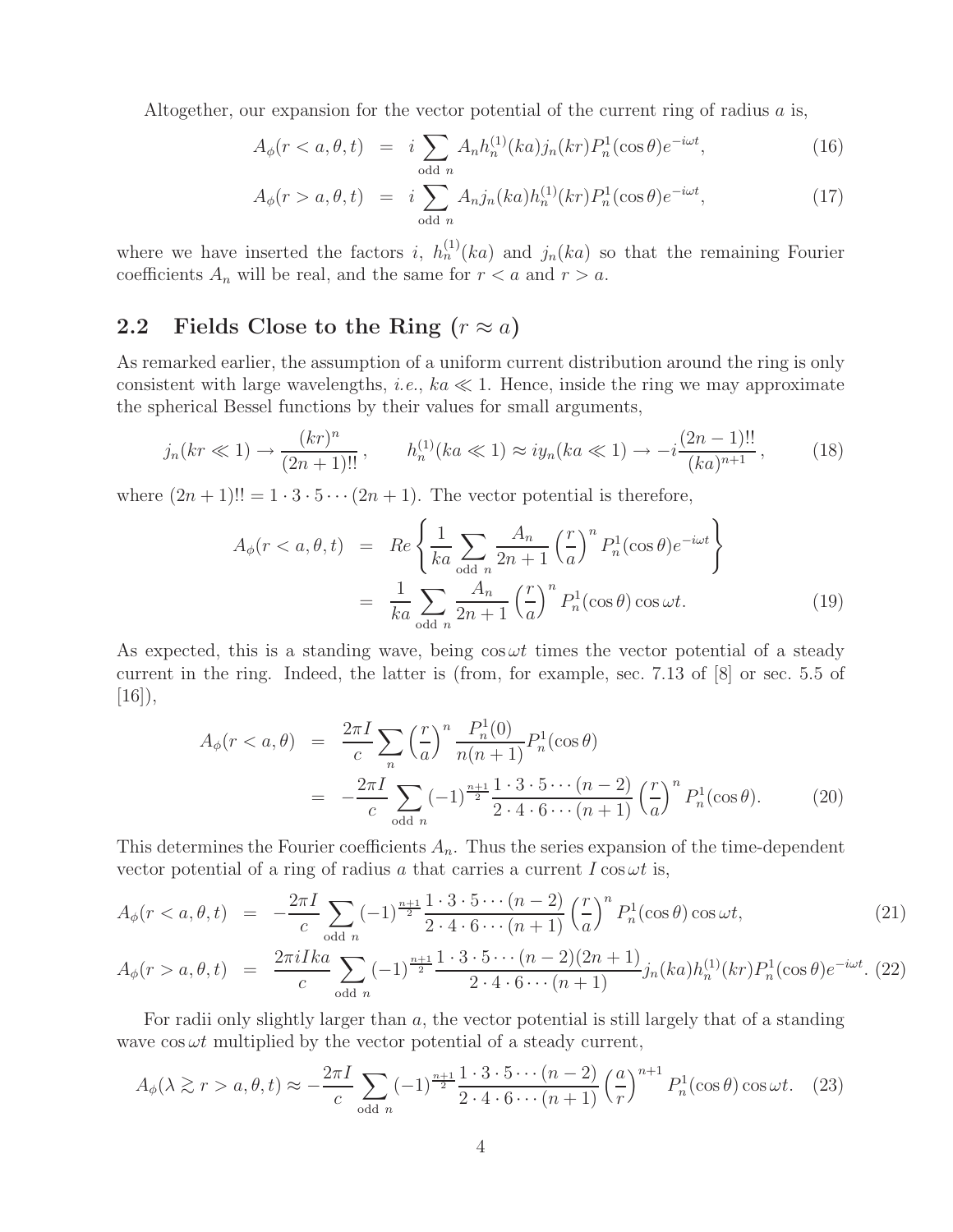The electric and magnetic fields are, of course, obtained from the potentials according to,

$$
\mathbf{E} = -\nabla V - \frac{1}{c} \frac{\partial \mathbf{A}}{\partial t}, \qquad \mathbf{B} = \nabla \times \mathbf{A}.
$$
 (24)

Since the scalar potential V vanishes in this problem, the electric field has only a  $\phi$  component, whose value inside the ring is,

$$
E_{\phi}(r < a, \theta, t) \approx \frac{2\pi I k}{c} \sum_{\text{odd } n} (-1)^{\frac{n+1}{2}} \frac{1 \cdot 3 \cdot 5 \cdots (n-2)}{2 \cdot 4 \cdot 6 \cdots (n+1)} \left(\frac{r}{a}\right)^n P_n^1(\cos \theta) \sin \omega t.
$$
 (25)

Using the fact that,

$$
\frac{d[\sin\theta P_n^1(\cos\theta)]}{d\cos\theta} = n(n+1)P_n(\cos\theta),\tag{26}
$$

the magnetic field inside the ring has radial and polar components given by,

$$
B_r(r < a, \theta, t) = \frac{2\pi I}{ac} \sum_{\text{odd } n} (-1)^{\frac{n+1}{2}} \frac{1 \cdot 3 \cdot 5 \cdots (n)}{2 \cdot 4 \cdot 6 \cdots (n-1)} \left(\frac{r}{a}\right)^{n-1} P_n(\cos \theta) \cos \omega t, \quad (27)
$$

$$
B_{\theta}(r < a, \theta, t) = -\frac{2\pi I}{ac} \sum_{\text{odd } n} (-1)^{\frac{n+1}{2}} \frac{1 \cdot 3 \cdot 5 \cdots (n-2)}{2 \cdot 4 \cdot 6 \cdots (n-1)} \left(\frac{r}{a}\right)^{n-1} P_n^1(\cos \theta) \cos \omega t. \tag{28}
$$

Inside the ring, the electric field is much smaller than the magnetic field,  $E/B \approx ka \ll 1$ , as the former is induced by the time variation of the quasistatic magnetic field, whose period  $2\pi/\omega$  is small compared to the transit time  $a/c$  of light across the ring.

### **2.3 Radiation in the Near Zone of the Ring**

The flow of electromagnetic energy is described by the Poynting vector,

$$
\mathbf{S} = \frac{c}{4\pi} \mathbf{E} \times \mathbf{B}.
$$
 (29)

Using eqs. (25) and (27)-(28), we see that **S** has both radial and polar components inside the ring  $(r < a)$ . However, the time average  $\langle S \rangle$  of the Poynting vector vanishes here, since  $S \propto \sin \omega t \cos \omega t$ . This is to be expected from the standing wave character of the fields inside the ring. There is no (net) radiation from the ring into the region  $r < a$ .

Just outside the ring, the approximation (23) is an excellent description of the vector potential. However, if we calculate the electric and magnetic fields and the Poynting vector from this approximation, we will find only standing waves and no net radiation.

To discuss radiation in the near zone  $(a < r \leq \lambda)$ , we must use eq. (22) for the vector potential. Because  $ka \ll 1$ , we can use approximation (18) for  $j_n(ka)$  to write,

$$
A_{\phi}(r > a, \theta, t) = \frac{2\pi i I k a}{c} \sum_{\text{odd } n} \left( -\frac{1}{2} \right)^{\frac{n+1}{2}} \frac{(n-2)!!}{\left(\frac{n+1}{2}\right)!! (2n-1)!!} (ka)^n h_n^{(1)}(kr) P_n^1(\cos\theta) e^{-i\omega t}.
$$
 (30)

If we identify the radiation part of this vector potential as those terms that fall off as  $1/r$ , we will be led to keep only the  $n = 1$  term of the series (30), and hence to the radiation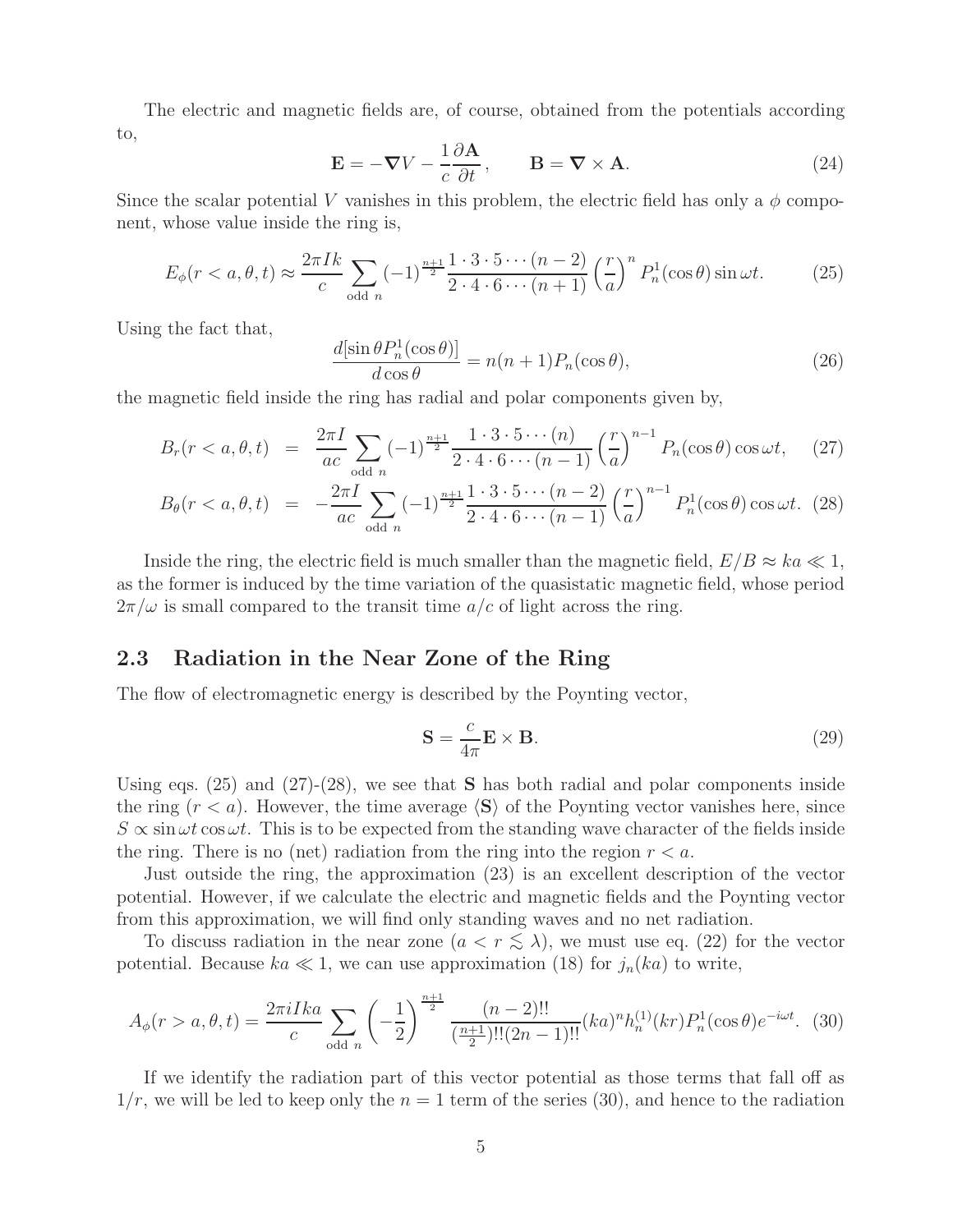fields of a point dipole, as discussed in sec. 2.4. To describe the radiation very close to the ring ( $r \approx a$ ), which will be strong only for  $\theta \approx 90^{\circ}$ , we must keep many terms in the series, which converges slowly.

Thus I am disappointed to conclude that the approach taken here is not very good for characterizing radiation in the near zone of a small loop antenna.

### **2.4** Fields Far from the Ring  $(r \gg \lambda \gg a)$

For large r and  $ka \ll 1$ , the factor  $j_n(ka)h_n^{(1)}(kr)$  in the expansion (22) for the vector potential outside the ring can be well approximated by eqs. (13) and (18) as,

$$
j_n(ka \ll 1)h_n^{(1)}(kr \gg 1) \to (-i)^{n+1} \frac{e^{ikr}}{kr} \frac{(ka)^n}{(2n+1)!!}.
$$
 (31)

Hence, only the  $n = 1$  term is significant for large r, and eq. (22) becomes,

$$
A_{\phi}(r \gg a, \theta, t) = \frac{\pi a^2 I i k}{c} \sin \theta \frac{e^{i(kr - i\omega t)}}{r} = ikm \sin \theta \frac{e^{i(kr - i\omega t)}}{r}, \qquad (32)
$$

where the magnetic moment of the current loop is given by,

$$
m = \frac{\pi a^2 I}{c} \,. \tag{33}
$$

The asymptotic form (32) is identical to the far-zone vector potential of an idealized point magnetic dipole (see, for example, sec. 9.3 of  $[16]$ ), as is to be expected. The asymptotic electric and magnetic field (the far-zone radiation fields) are, as usual,

$$
E_{\phi} = -\frac{\partial A_{\phi}}{\partial ct} = -k^2 m \sin \theta \frac{e^{i(kr - i\omega t)}}{r}, \qquad B_{\theta} = -\frac{1}{r} \frac{\partial (rA_{\phi})}{\partial r} = k^2 m \sin \theta \frac{e^{i(kr - i\omega t)}}{r}.
$$
 (34)

The time average Poynting vector is purely radial,

$$
\langle \mathbf{S} \rangle = \frac{c\hat{\mathbf{r}}}{8\pi} Re(E_{\phi} B_{\theta}^{\star}) = \frac{ck^4 m^2}{8\pi r^2} \sin^2 \theta.
$$
 (35)

The time-average angular distribution of radiated power is,

$$
\frac{dP}{d\Omega} = r^2 \langle \mathbf{S} \cdot \hat{\mathbf{r}} \rangle = \frac{ck^4 m^2}{8\pi} \sin^2 \theta.
$$
 (36)

The time-average radiated power is,

$$
P = \int \frac{dP}{d\Omega} d\Omega = \frac{ck^4 m^2}{3} = \frac{16\pi^6 a^4 I^2}{3c\lambda^4} = \frac{1}{2} R_{\text{rad}} I^2,\tag{37}
$$

where the radiation resistance is,

$$
R_{\rm rad} = \frac{32\pi^6 a^4}{3c\lambda^4} = 307,646 \frac{a^4}{\lambda^4} \Omega,
$$
\n(38)

recalling that  $1/c = 30 \Omega$ .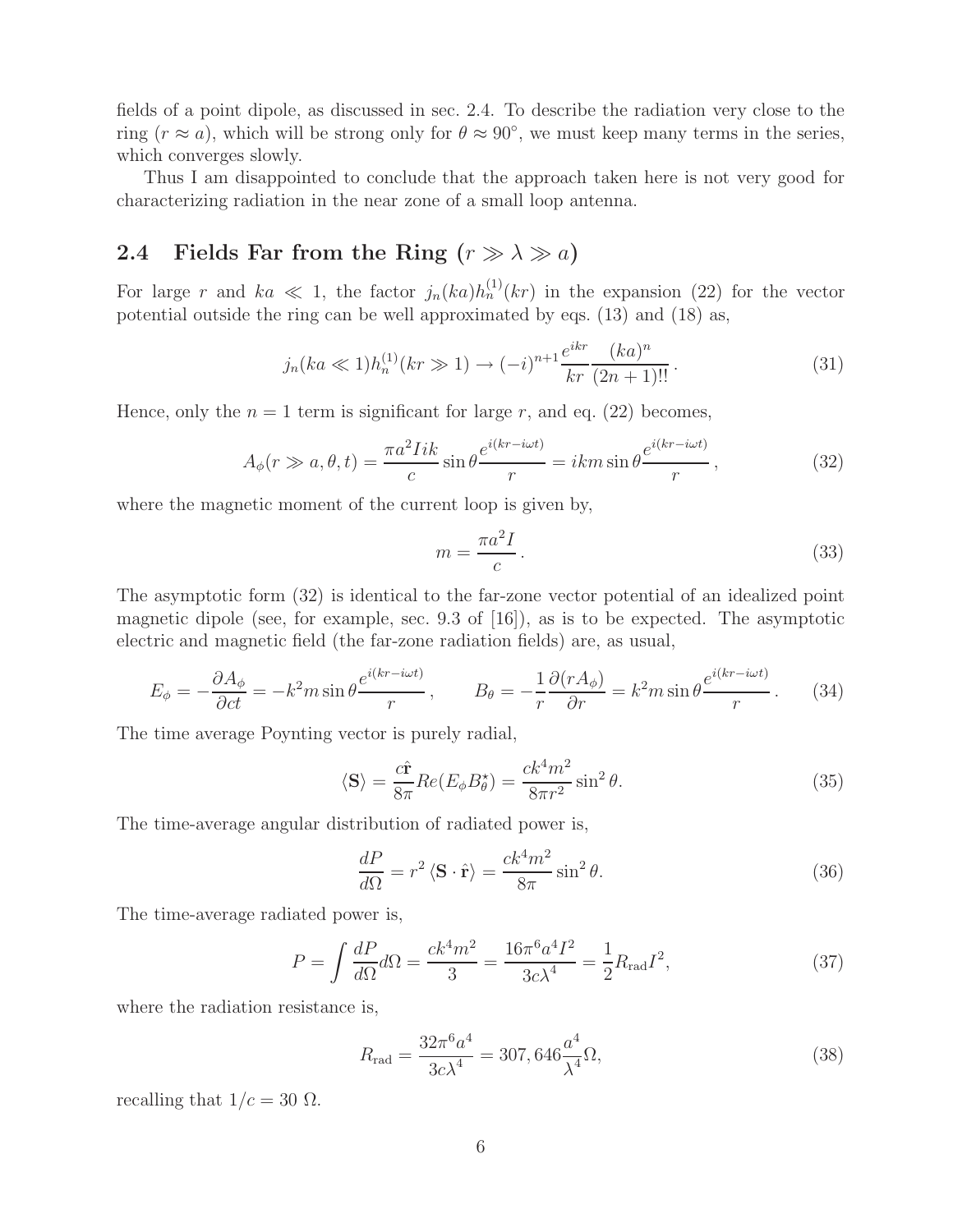## **A Appendix: Hertz Vectors and Scalars**

While the electromagnetic fields **E** and **B** of many antennas (including a point dipole) can be deduced from considerations of the vector potential **A**, it is also useful to follow a line of thought due to Hertz in which the scalar and vector potentials, V and **A**, can be related to another vector, the Hertz vector [1], and hence to the scalar components of the latter.

In empty space the electric and magnetic fields **E** and **B** can be derived from the scalar and vector potentials V and **A** according to,

$$
\mathbf{E} = -\nabla V - \frac{1}{c} \frac{\partial \mathbf{A}}{\partial t}, \qquad \mathbf{B} = \nabla \times \mathbf{A}, \tag{39}
$$

in Gaussian units. We shall work in the Lorentz gauge where the potentials obey the auxiliary condition,

$$
\nabla \cdot \mathbf{A} = -\frac{1}{c} \frac{\partial V}{\partial t}.
$$
 (40)

The potentials then obey the wave equations of the form,

$$
\nabla^2 \mathbf{A} - \frac{1}{c^2} \frac{\partial^2 \mathbf{A}}{\partial t^2} = -\frac{4\pi}{c} \mathbf{J}, \qquad \nabla^2 V - \frac{1}{c^2} \frac{\partial^2 V}{\partial t^2} = -4\pi \rho,
$$
\n(41)

where  $\rho$  and **J** are the charge and current densities of the sources of the waves. Formal solutions for the (retarded) potentials have been given by Lorenz [14],

$$
\mathbf{A}(\mathbf{x},t) = \frac{1}{c} \int \frac{\mathbf{J}(\mathbf{x}',t'=t-r/c)}{r} d\mathrm{Vol}', \qquad V(\mathbf{x},t) = \int \frac{\rho(\mathbf{x}',t'=t-r/c)}{r} d\mathrm{Vol}', \qquad (42)
$$

where  $r = |\mathbf{x} - \mathbf{x}'|$ .

The present problem involves a loop antenna in which we may suppose that there is nowhere any accumulation of charge, so that  $\rho = 0$  and hence the scalar potential V is zero as well. In this case, the charge conservation simplifies to,

$$
\nabla \cdot \mathbf{J} = 0,\tag{43}
$$

and the Lorentz gauge condition (40) tells us that,

$$
\nabla \cdot \mathbf{A} = 0,\tag{44}
$$

so that the vector potential can be written as the curl of another vector, which we will call  $\mathbf{Z}_M$ , the magnetic Hertz vector,<sup>2</sup>

$$
\mathbf{A} = \nabla \times \mathbf{Z}_{\mathrm{M}} \qquad V = 0. \tag{45}
$$

While 3-space vectors have, in general, 3 independent components, the divergence condition (44) implies that in this problem the potentials  $\bf{A}$  and  $\bf{Z}_{M}$  actually have only two independent scalar components.

<sup>&</sup>lt;sup>2</sup>When the charge density  $\rho$  has a nontrivial time dependence (as in the case of linear dipole antennas [3]), one can introduce an appropriate electric Hertz vector  $\mathbf{Z}_E$  as well. In this case,  $V = -\nabla \cdot \mathbf{Z}_E$ ,  $\mathbf{A} = \frac{\partial \mathbf{Z}_E}{\partial c}t$ . See, for example, [15].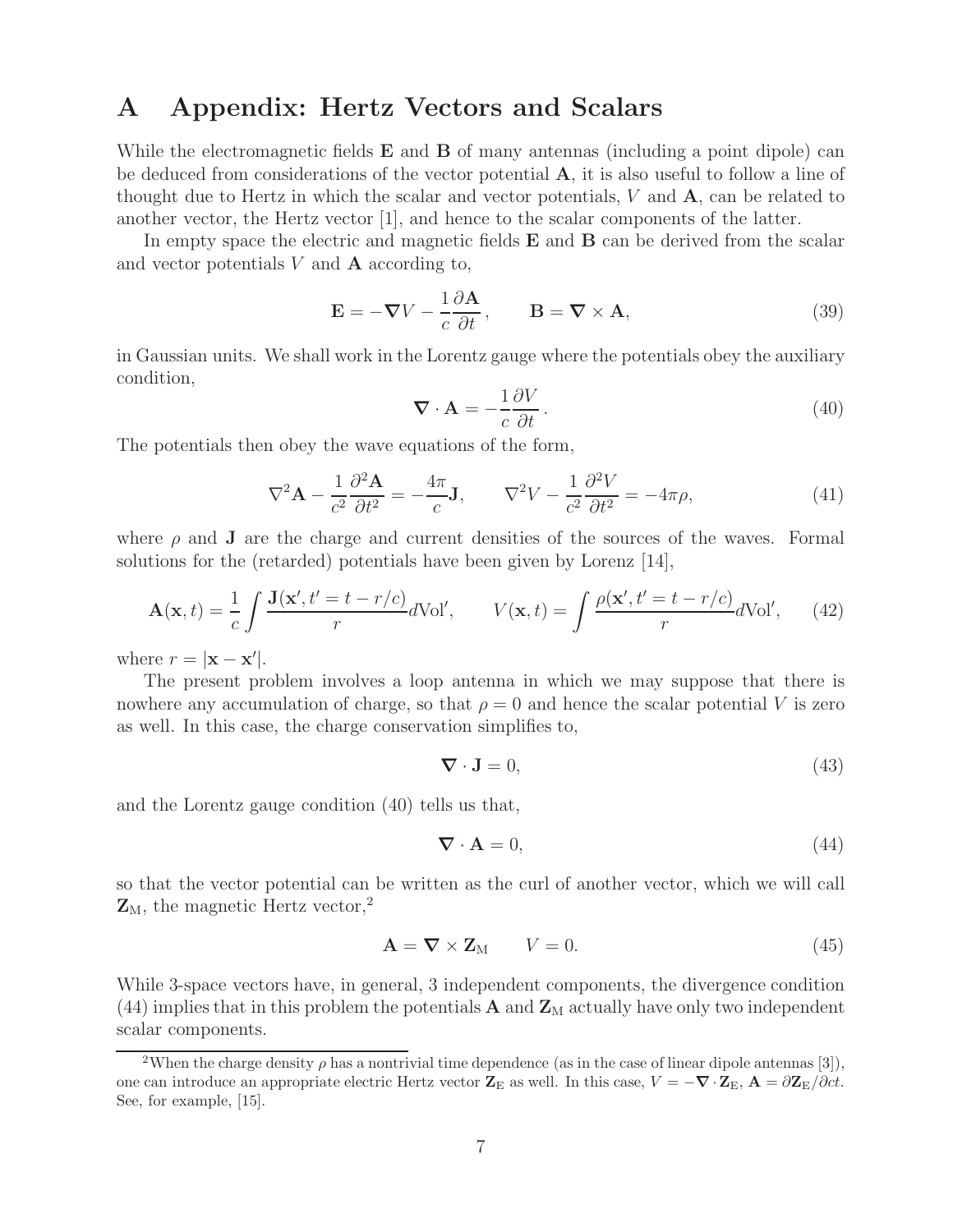In the far zone of an antenna the electromagnetic fields are transverse to the vector **r** from the center of the antenna. In the near zone the fields are more complicated, but we may hope that one of **E** or **B** remains transverse to **r** for antennas of sufficient symmetry. That is, we are led to seek fields that can be characterized as transverse electric (TE) or transverse magnetic (TM).

This suggests that we take one of the two independent components of the Hertz vector  $\mathbf{Z}_M$  to be radial, say  $\mathbf{r}Z_{\text{TE}}$ , and the other to be transverse, say  $\mathbf{r} \times \nabla Z_{\text{TM}} = \nabla \times \mathbf{r}Z_{\text{TM}}$ . That is,

$$
\mathbf{Z}_{\mathrm{M}} = \mathbf{r} Z_{\mathrm{TE}} + \mathbf{r} \times \mathbf{\nabla} Z_{\mathrm{TM}}.\tag{46}
$$

Then,

$$
\mathbf{A} = \nabla \times \mathbf{Z}_{\mathrm{M}} = \nabla \times \mathbf{r} Z_{\mathrm{TE}} + \nabla \times (\mathbf{r} \times \nabla Z_{\mathrm{TM}})
$$
  
\n
$$
= \nabla Z_{\mathrm{TE}} \times \mathbf{r} + \mathbf{r} \nabla^2 Z_{\mathrm{TM}} - (\mathbf{r} \cdot \nabla) \nabla Z_{\mathrm{TM}} - 2 \nabla Z_{\mathrm{TM}}
$$
  
\n
$$
= \nabla Z_{\mathrm{TE}} \times \mathbf{r} + \mathbf{r} \nabla^2 Z_{\mathrm{TM}} - \nabla (\mathbf{r} \cdot \nabla Z_{\mathrm{TM}} - Z_{\mathrm{TM}}), \tag{47}
$$

using the identity that,

$$
\nabla(\mathbf{r} \cdot \nabla Z_{TM}) = (\mathbf{r} \cdot \nabla) \nabla Z_{TM} + \nabla Z_{TM}.
$$
 (48)

Thus, if  $Z_{TM} = 0$ , then  $\mathbf{A} = \nabla Z_{TE} \times \mathbf{r}$  is transverse, and hence the electric field  $\mathbf{E} = -\partial \mathbf{A}/\partial ct$ is transverse also. On the other hand, if  $Z_{\text{TE}} = 0$ , then  $\mathbf{B} = \nabla \times \mathbf{A} = \nabla (\nabla^2 Z_{\text{TM}}) \times \mathbf{r}$  is transverse. Hence, the subscripts TE and TM in the decomposition (46) indeed label scalar superpotentials that lead to transverse electric and transverse magnetic fields, respectively.

In view of the definition (46) of the magnetic Hertz vector and the wave equation (41) for the vector potential, we have,

$$
\nabla^2 \mathbf{A} = \nabla^2 (\nabla \times \mathbf{Z}_M) = \nabla \times \nabla^2 \mathbf{Z}_M = \frac{1}{c^2} \frac{\partial^2 \mathbf{A}}{\partial t^2} - \frac{4\pi}{c} \mathbf{J} = \nabla \times \frac{1}{c^2} \frac{\partial^2 \mathbf{Z}_M}{\partial t^2} - \frac{4\pi}{c} \mathbf{J}
$$
(49)

If we write the current density as,

$$
\mathbf{J} = c\mathbf{\nabla} \times \mathbf{M},\tag{50}
$$

in terms of a magnetization density **M**, the magnetic Hertz vector satisfies the wave equation,

$$
\nabla^2 \mathbf{Z}_M - \frac{1}{c^2} \frac{\partial^2 \mathbf{Z}_M}{\partial t^2} = -4\pi \mathbf{M}
$$
\n(51)

(although strictly speaking, the proper wave equation is the curl of eq. (51)). This justifies the alternative terminology that the magnetic Hertz vector is a polarization potential, with the formal solution,

$$
\mathbf{Z}_{\mathrm{M}}(\mathbf{x},t) = \int \frac{\mathbf{M}(\mathbf{x}',t'=t-r/c)}{r} d\mathrm{Vol}'. \qquad (52)
$$

The magnetization density **M** has the same formal relation to the current density  $J =$  $c\mathbf{\nabla}\times\mathbf{M}$  as does the Hertz vector  $\mathbf{Z}_M$  to the vector potential  $\mathbf{A} = \mathbf{\nabla}\times\mathbf{Z}_M$ . Hence, following eq. (46), we can write the magnetization as,

$$
\mathbf{M} = \mathbf{r}\psi_{\mathrm{TE}} + \mathbf{r} \times \nabla \psi_{\mathrm{TM}},\tag{53}
$$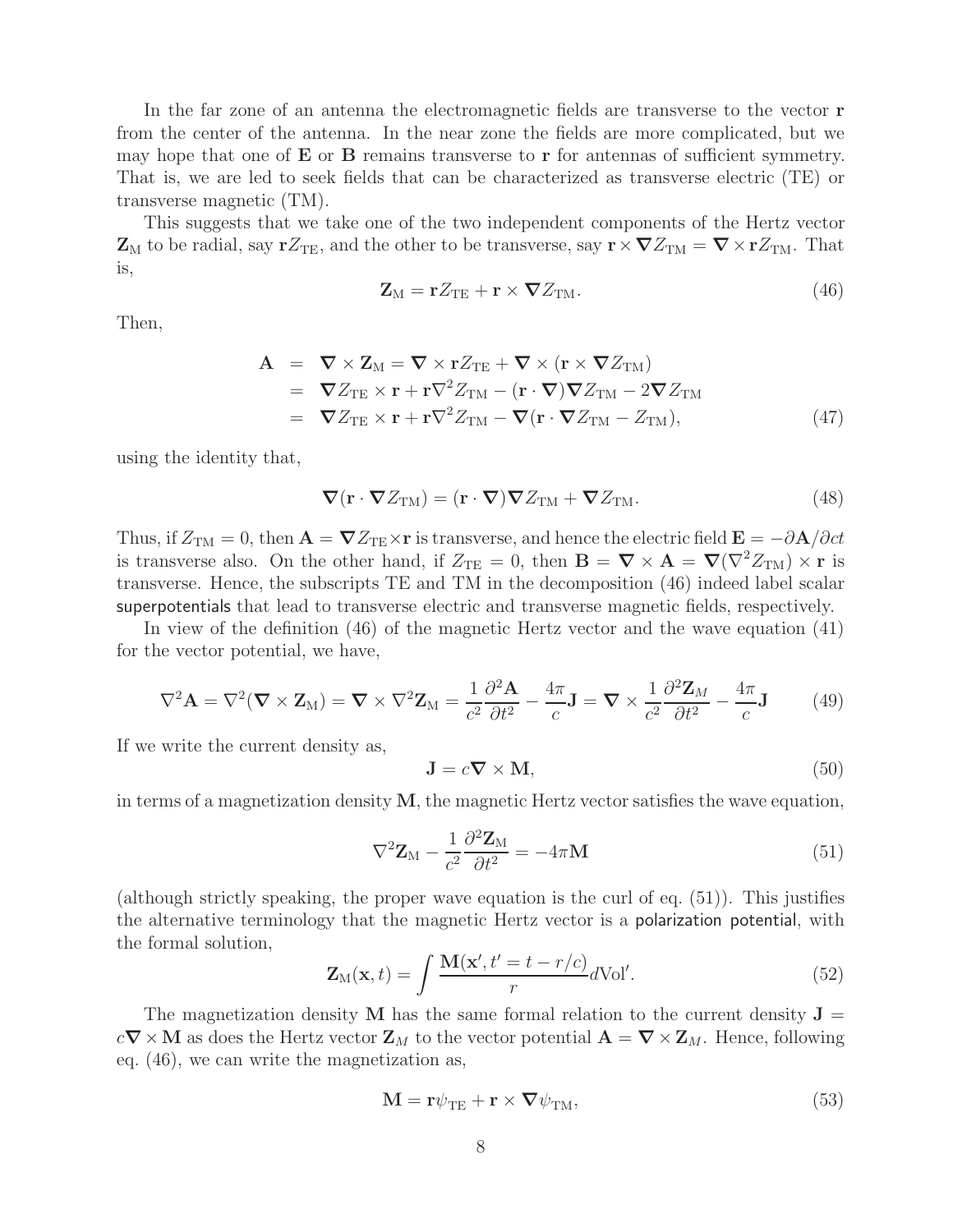and the current density as,

$$
\mathbf{J} = c\mathbf{\nabla} \times \mathbf{M} = c\mathbf{\nabla} \times \mathbf{r}\psi_{\mathrm{TE}} + c\mathbf{\nabla} \times (\mathbf{r} \times \mathbf{\nabla}\psi_{\mathrm{TM}}),\tag{54}
$$

in terms of two scalar source fields  $\psi_{TE}$  and  $\psi_{TM}$ .

We also seek the wave equations for the scalar superpotentials  $Z_{\text{TE}}$  and  $Z_{\text{TM}}$ , for which we need to evaluate  $\nabla^2(\mathbf{r} Z_{\text{TE}})$  and  $\nabla^2(\mathbf{r} \times \nabla Z_{\text{TM}})$ . This is more easily done in rectangular coordinates than in spherical coordinates. We write the *i*th component of  $\nabla^2(\mathbf{r}Z_{\text{TE}})$  as,

$$
\nabla^2(x_i Z_{\text{TE}}) = \frac{\partial}{\partial x_j} \frac{\partial}{\partial x_j} (x_i Z_{\text{TE}}) = \frac{\partial}{\partial x_j} \left( \delta_{ij} Z_{\text{TE}} + x_i \frac{\partial Z_{\text{TE}}}{\partial x_j} \right) = 2\delta_{ij} \frac{\partial Z_{\text{TE}}}{\partial x_j} + x_i \frac{\partial^2 Z_{\text{TE}}}{\partial x_j \partial x_j}
$$
  
=  $x_i \nabla^2 Z_{\text{TE}} + 2 \frac{\partial Z_{\text{TE}}}{\partial x_i},$  (55)

using the summation convention over repeated indices. That is,

$$
\nabla^2(\mathbf{r}Z_{\rm TE}) = \mathbf{r}\nabla^2 Z_{\rm TE} + 2\boldsymbol{\nabla}Z_{\rm TE}.
$$
 (56)

Similarly, the *i*<sup>th</sup> component of  $\nabla^2(\mathbf{r} \times \nabla Z_{\text{TM.}})$  is,

$$
\nabla^2 \left( \epsilon_{ijk} x_j \frac{\partial Z_{\text{TM}}}{\partial x_k} \right) = \frac{\partial}{\partial x_l} \frac{\partial}{\partial x_l} \left( \epsilon_{ijk} x_j \frac{\partial Z_{\text{TM}}}{\partial x_k} \right) = \frac{\partial}{\partial x_l} \epsilon_{ijk} \left( \delta_{jl} \frac{\partial Z_{\text{TM}}}{\partial x_k} + x_j \frac{\partial^2 Z_{\text{TM}}}{\partial x_k \partial x_l} \right)
$$
  
\n
$$
= 2 \epsilon_{ijk} \delta_{jl} \frac{\partial^2 Z_{\text{TM}}}{\partial x_k \partial x_l} + \epsilon_{ijk} x_j \frac{\partial^3 Z_{\text{TM}}}{\partial x_k \partial x_l \partial x_l} = 2 \epsilon_{ijk} \frac{\partial^2 Z_{\text{TM}}}{\partial x_k \partial x_j} + \epsilon_{ijk} x_j \frac{\partial \nabla^2 Z_{\text{TM}}}{\partial x_k}
$$
  
\n
$$
= \epsilon_{ijk} x_j \frac{\partial \nabla^2 Z_{\text{TM}}}{\partial x_k} \qquad (57)
$$

Hence,

$$
\nabla^2(\mathbf{r} \times \nabla Z_{\text{TM.}}) = \mathbf{r} \times \nabla \nabla^2 Z_{\text{TM.}}.
$$
 (58)

As remarked above, it is the curl of the wave equation (51) for the magnetic Hertz vector (46) which has physical significance. This can now be rewritten as,

$$
-\frac{4\pi}{c}\mathbf{J} = -4\pi \nabla \times \mathbf{r}\psi_{\text{TE}} - 4\pi \nabla \times (\mathbf{r} \times \nabla \psi_{\text{TM}})
$$
  
\n
$$
= \nabla \times \left[ \mathbf{r} \nabla^2 Z_{\text{TE}} + 2 \nabla Z_{\text{TE}} + \mathbf{r} \times \nabla \nabla^2 Z_{\text{TM}} - \frac{1}{c^2} \frac{\partial^2}{\partial t^2} (\mathbf{r} Z_{\text{TE}} + \mathbf{r} \times \nabla) Z_{\text{TM}} \right]
$$
  
\n
$$
= \nabla \times \mathbf{r} \left[ \nabla^2 Z_{\text{TE}} - \frac{1}{c^2} \frac{\partial^2 Z_{\text{TE}}}{\partial t^2} \right] + \nabla \times \left\{ \mathbf{r} \times \nabla \left[ \nabla^2 Z_{\text{TM}} - \frac{1}{c^2} \frac{\partial^2 Z_{\text{TM}}}{\partial t^2} \right] \right\}. \tag{59}
$$

Thus, at some length we deduce that the Hertz scalars  $Z_{\text{TE}}$  and  $Z_{\text{TM}}$  also satisfy the wave equations,

$$
\nabla^2 Z_{\rm TE} - \frac{1}{c^2} \frac{\partial^2 Z_{\rm TE}}{\partial t^2} = -4\pi \psi_{\rm TE}, \qquad \nabla^2 Z_{\rm TM} - \frac{1}{c^2} \frac{\partial^2 Z_{\rm TM}}{\partial t^2} = -4\pi \psi_{\rm TM}.
$$
 (60)

These wave equations, of course, have the formal, retarded solutions,

$$
Z(\mathbf{x},t) = \int \frac{\psi(\mathbf{x}',t'=t-r/c)}{r} dVol',\tag{61}
$$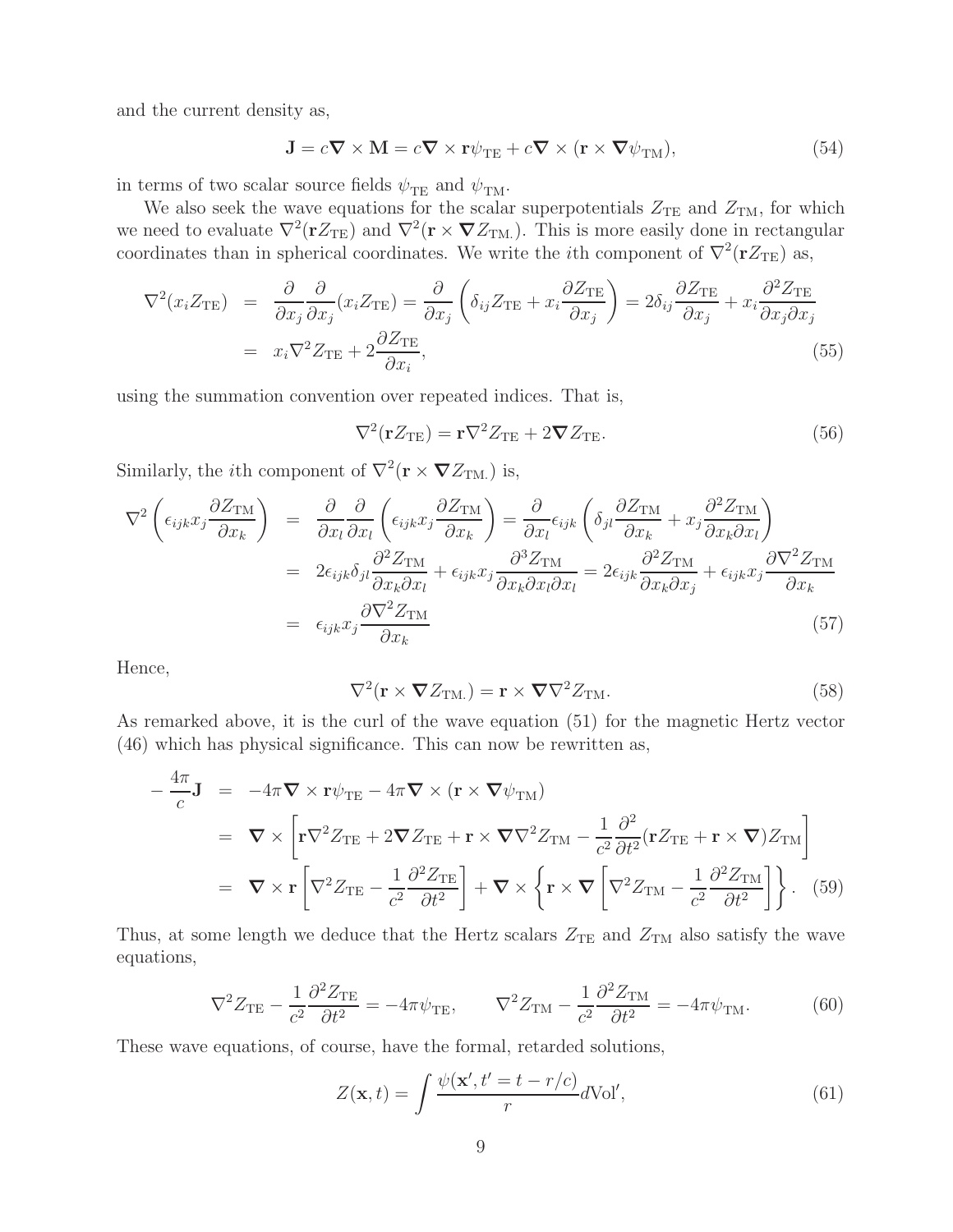where  $r = |\mathbf{x} - \mathbf{x}'|$ .

We now restrict our attention to sources, and hence waves, of pure angular frequency  $\omega$ , writing,

$$
\psi(\mathbf{x},t) = \psi(\mathbf{x})e^{-i\omega t}, \quad \text{and} \quad Z(\mathbf{x},t) = Z(\mathbf{x})e^{-i\omega t}
$$
\n(62)

for the scalar source fields  $\psi_{\text{TE}}$  and  $\psi_{\text{TM}}$  and for the Hertz scalars  $Z_{\text{TE}}$  or  $Z_{\text{TM}}$ . The scalar wave equations (60) then reduce to the Helmholtz equation,

$$
\nabla^2 Z(\mathbf{x}) + \frac{\omega^2}{c^2} Z = -4\pi \psi(\mathbf{x}),\tag{63}
$$

whose formal solution is,

$$
Z(\mathbf{x}) = \int \frac{\psi(\mathbf{x}')e^{ikr}}{r} d\text{Vol}'.\tag{64}
$$

As discussed above in sec. 2.1, in case the sources have azimuthal symmetry and the region of interest extends over all polar angles  $\theta$ , a suitable expansion for a Hertz scalar is,

$$
Z(r < a, \theta, t) = i \sum_{\text{odd } n} A_n h_n^{(1)}(ka) j_n(kr) P_n^1(\cos \theta) e^{-i\omega t},\tag{65}
$$

$$
Z(r > a, \theta, t) = i \sum_{\text{odd } n} A_n j_n(ka) h_n^{(1)}(kr) P_n^1(\cos \theta) e^{-i\omega t}.
$$
 (66)

Multipole expansions of the source fields  $\psi_{TE}$  and  $\psi_{TM}$  have been given in [17], where they are called  $\psi$  and  $\chi$ , respectively. These are variants on the multipole expansions in term of vector spherical harmonics given, for example, in [16]. The lowest-order moment contributing to  $\psi_{\text{TE}}$  is the magnetic dipole moment, with respect to whose axis the radiation electric field is well known to the azimuthal (and hence transverse). The lowest-order moment contributing to  $\psi_{TM}$  has been called the toroid moment [17], which is nonzero for poloidal (also called meridianal) current distributions as flow on the surface of a torus with no azimuthal component. In this case the radiation magnetic field is azimuthal, and the radiation electric field has the form of that due to an electric dipole, but proportional to  $k^3$  rather than  $k^2$ . For an example, see [18].

### **B Appendix: Use of Toroidal Coordinates** (July 10, 2020)

The present problem has a formal solution in toroidal coordinates. See, for example, [19], where sec. 3 discusses (TE) waves with azimuthal electric field.

The example of a toroidal ring with a gap and a DC azimuthal current is discussed in [20].

# **References**

[1] H. Hertz, *The Forces of Electrical Oscillations Treated According to Maxwell's Theory*, Ann. d. Phys. **36**, 1 (1889), http://kirkmcd.princeton.edu/examples/EM/hertz\_ap\_36\_1\_89.pdf reprinted in chap. 9 of H. Hertz, *Electric Waves* (Macmillan, 1900),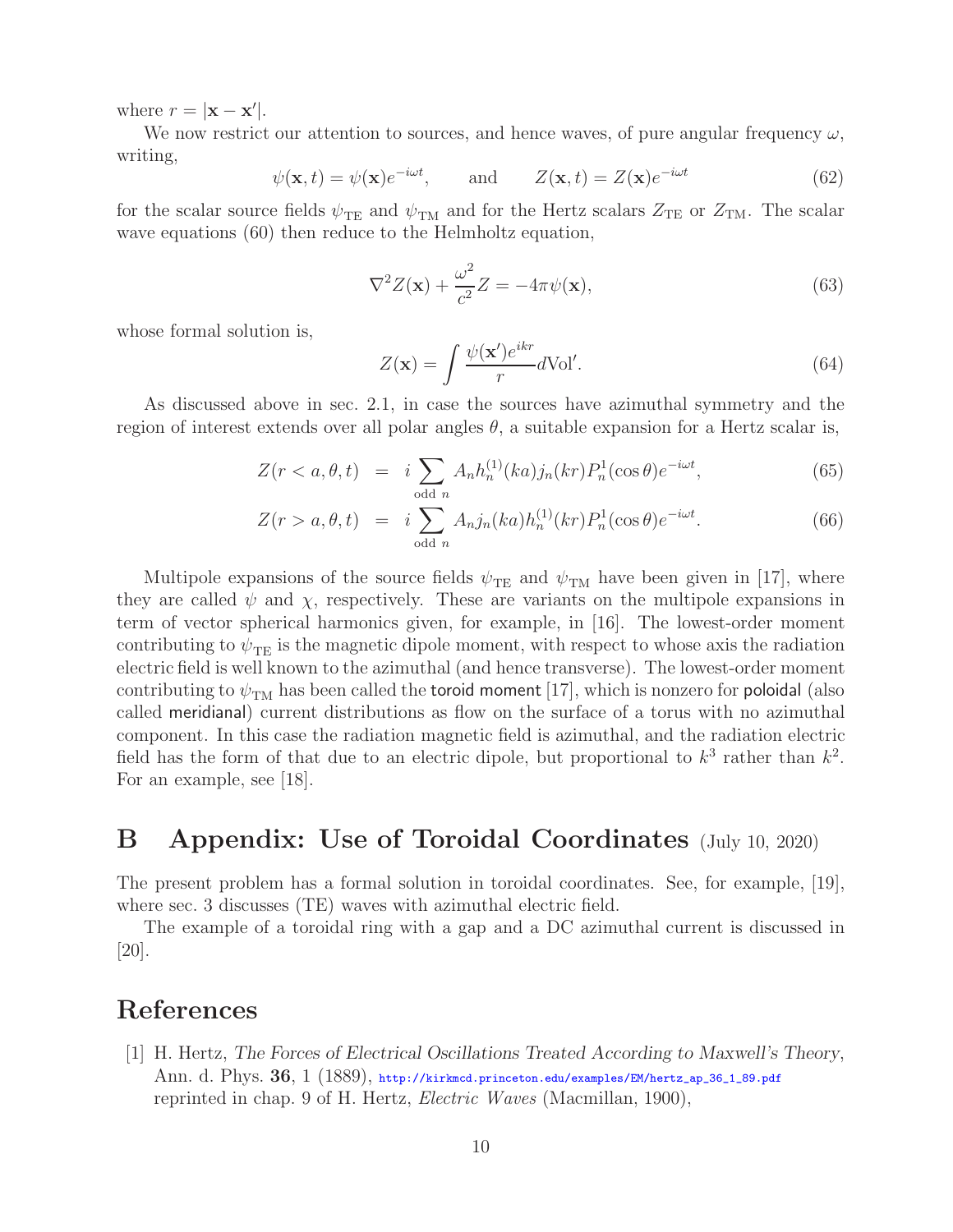http://kirkmcd.princeton.edu/examples/EM/hertz\_electric\_waves.pdf A translation by O. Lodge appeared in Nature **39**, 402 (1889), ttp://physics.princeton.edu/~mcdonald/examples/EM/hertz.pdf

- [2] K.T. McDonald, *Radiation in the Near Zone of a Hertzian Dipole* (April 22, 2004), http://kirkmcd.princeton.edu/examples/nearzone.pdf
- [3] K.T. McDonald, *Radiation in the Near Zone of a Biconical Antenna* (June 22, 2004), http://kirkmcd.princeton.edu/examples/bicone.pdf
- [4] K.T. McDonald, *Radiation in the Near Zone of a Center-Fed Linear Antenna* (June 21, 2004), http://kirkmcd.princeton.edu/examples/linearantenna.pdf
- [5] J.H. Poynting, *On the Transfer of Energy in the Electromagnetic Field*, Phil. Trans. Roy. Soc. London **175**, 343 (1884), http://kirkmcd.princeton.edu/examples/EM/poynting\_ptrsl\_175\_343\_84.pdf
- [6] G.F. FitzGerald, *On the Quantity of Energy Transferred to the Ether by a Variable Current*, Trans. Roy. Dublin Soc. **3**, 57 (1884), http://kirkmcd.princeton.edu/examples/EM/fitzgerald\_trds\_3\_57\_84.pdf *On the Energy Lost by Radiation from Alternating Electric Currents*, Brit. Assoc. Rep. **175**, 343 (1883), http://kirkmcd.princeton.edu/examples/EM/fitzgerald\_bar\_83.pdf
- [7] K.T. McDonald, *FitzGerald's Calculation of the Radiation of an Oscillating Magnetic Dipole* (June 20, 2010), http://kirkmcd.princeton.edu/examples/fitzgerald.pdf
- [8] W.R. Smythe, *Static and Dynamic Electricity*, 3rd ed. (McGraw-Hill, 1968), http://kirkmcd.princeton.edu/examples/EM/smythe\_50.pdf
- [9] L.-W. Li, M.-S. Leong, P.-S. Kooi T.-S. Yeo, *Exact Solutions of Electromagnetic Fields in Both Near and Far Zones Radiated by Thin Circular-Loop Antennas: A General Representation*, IEEE Trans. Ant. Prop. **45**, 1741 (1997), http://kirkmcd.princeton.edu/examples/EM/li\_ieeetap\_45\_1741\_97.pdf
- [10] H.C. Pocklington, *Electrical Oscillations on Wires*, Proc. Camb. Phil. Soc. **9**, 324 (1897), http://kirkmcd.princeton.edu/examples/EM/pocklington\_camb\_9\_324\_97.pdf
- [11] Lord Rayleigh, *Electrical Vibrations on a Thin Anchor Ring*, Proc. Roy. Soc. London A87, 193 (1912), http://kirkmcd.princeton.edu/examples/EM/rayleigh\_prsla\_87\_193\_12.pdf
- [12] P.M. Morse and H. Feshbach, *Methods of Theoretical Physics*, Vol. 1 (McGraw-Hill, 1953), http://kirkmcd.princeton.edu/examples/EM/morse\_feshbach\_v1.pdf
- [13] M. Abramowitz and I.A. Stegun, *Handbook of Mathematical Functions* (Nat. Bureau of Standards, 1964), http://kirkmcd.princeton.edu/examples/EM/abramowitz\_and\_stegun.pdf
- [14] L. Lorenz, *On the Identity of the Vibrations of Light with Electrical Currents*, Phil. Mag. **34**, 287 (1867), http://kirkmcd.princeton.edu/examples/EM/lorenz\_pm\_34\_287\_67.pdf